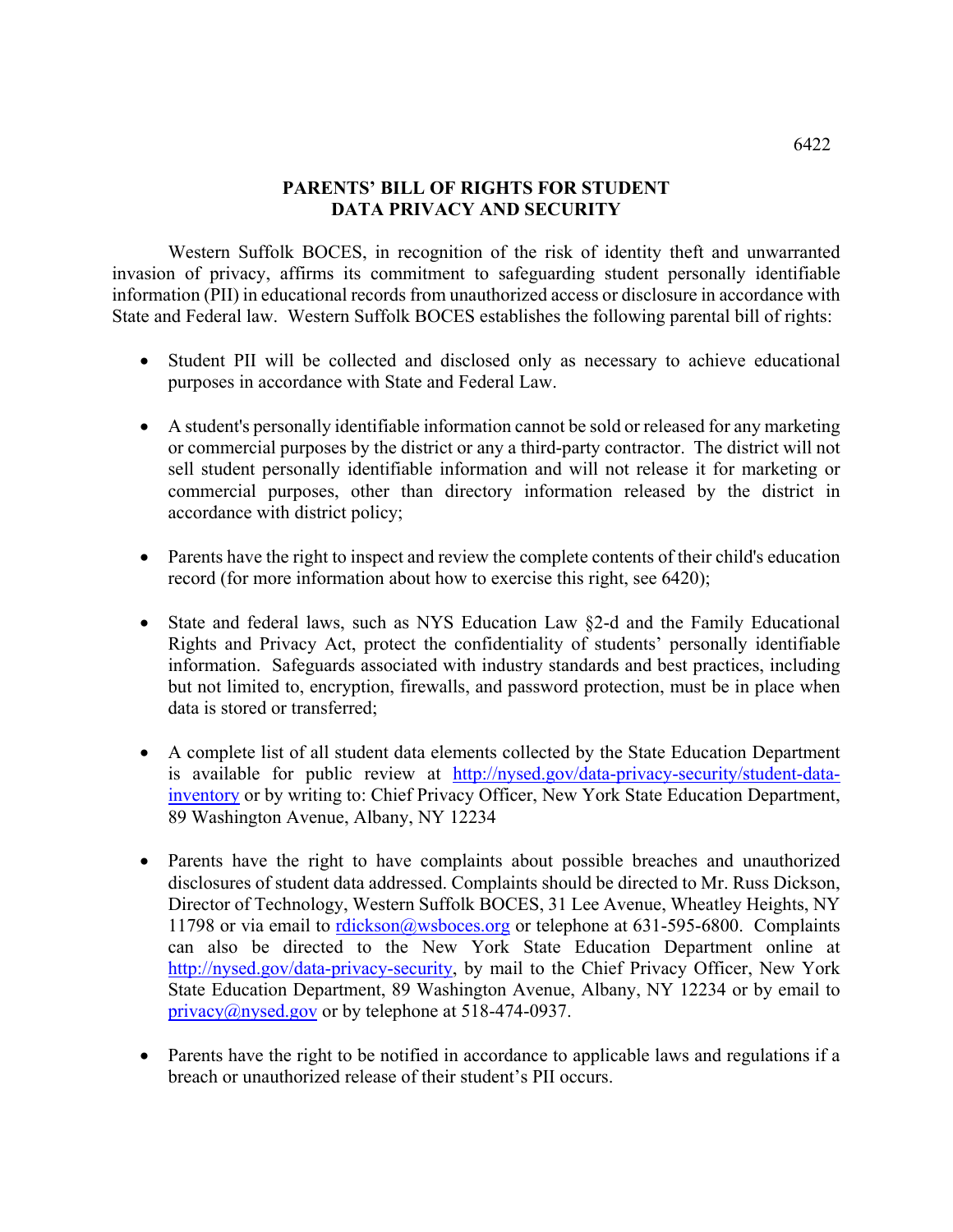- Parents can expect that educational agency workers who handle PII will receive annual training on applicable federal and state laws, regulations, educational agency's policies and safeguards which will be in alignment with industry standards and best practices to protect PII
- In the event that the District engages a third-party provider to deliver student educational services, the contractor or subcontractors will be obligated to adhere to State and Federal Laws to safeguard student PII. Parents can request information about third party contractors by contacting Mr. Russ Dickson, Director of Technology, Western Suffolk BOCES, 31 Lee Avenue, Wheatley Heights, NY 11798 or via email to rdickson@wsboces.org or telephone at 631-595-6800 or can access the information on the district's website at www.wsboces.org.

\* \* \*